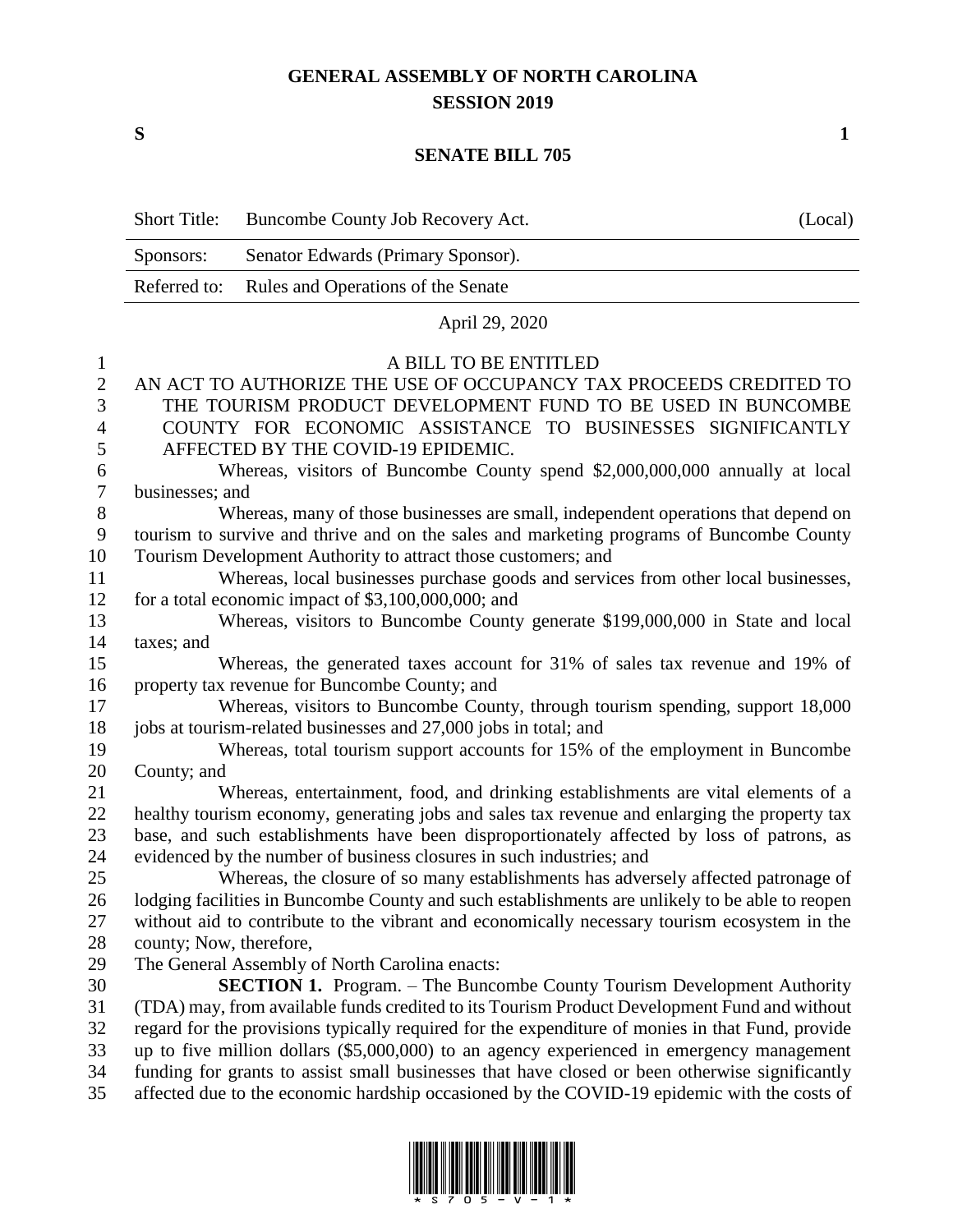| <b>Session 2019</b><br><b>General Assembly Of North Carolina</b> |     |               |                                                                                                                                                                                                                                                                                                                                                                                                                                                                                                                                                                                                                |  |
|------------------------------------------------------------------|-----|---------------|----------------------------------------------------------------------------------------------------------------------------------------------------------------------------------------------------------------------------------------------------------------------------------------------------------------------------------------------------------------------------------------------------------------------------------------------------------------------------------------------------------------------------------------------------------------------------------------------------------------|--|
| program:                                                         |     |               | recommencing business activities. The following shall apply to the grants made under the                                                                                                                                                                                                                                                                                                                                                                                                                                                                                                                       |  |
|                                                                  | (1) |               | Grants shall be available only to businesses meeting all of the following                                                                                                                                                                                                                                                                                                                                                                                                                                                                                                                                      |  |
|                                                                  |     | requirements: |                                                                                                                                                                                                                                                                                                                                                                                                                                                                                                                                                                                                                |  |
|                                                                  |     | a.            | Prior to January 1, 2020, the business has been engaged in Buncombe<br>County primarily in an activity that, in the determination of the TDA,<br>promotes tourism and patronage of lodging facilities in the county,<br>including, at a minimum, restaurants, retail establishments, studios and<br>galleries, visitor attractions, tours and activities, breweries, wineries,<br>cideries, distilleries, entertainment and event venues, and other<br>providers of food, drink, or entertainment to patrons. A business<br>engaged, in whole or in part, in providing lodging is not eligible for a<br>grant. |  |
|                                                                  |     | b.            | The business employed at least two but not more than 200 full-time                                                                                                                                                                                                                                                                                                                                                                                                                                                                                                                                             |  |
|                                                                  |     |               | equivalent employees, determined as of the state of emergency.                                                                                                                                                                                                                                                                                                                                                                                                                                                                                                                                                 |  |
|                                                                  |     | c.            | The business has, after the state of emergency, ceased and not                                                                                                                                                                                                                                                                                                                                                                                                                                                                                                                                                 |  |
|                                                                  |     |               | recommenced operations as a result of demonstrable economic loss in                                                                                                                                                                                                                                                                                                                                                                                                                                                                                                                                            |  |
|                                                                  |     |               | revenue due to the COVID-19 epidemic at the time of application or                                                                                                                                                                                                                                                                                                                                                                                                                                                                                                                                             |  |
|                                                                  |     |               | can otherwise demonstrate significant economic loss and change in                                                                                                                                                                                                                                                                                                                                                                                                                                                                                                                                              |  |
|                                                                  |     |               | operations due to the COVID-19 epidemic at the time of application.                                                                                                                                                                                                                                                                                                                                                                                                                                                                                                                                            |  |
|                                                                  |     | d.            | The business certifies in writing that it (i) will use the grant for                                                                                                                                                                                                                                                                                                                                                                                                                                                                                                                                           |  |
|                                                                  |     |               | employee compensation, inventory, mortgage, rent, utilities, and other                                                                                                                                                                                                                                                                                                                                                                                                                                                                                                                                         |  |
|                                                                  |     |               | operating costs and expenses incurred in reopening or otherwise                                                                                                                                                                                                                                                                                                                                                                                                                                                                                                                                                |  |
|                                                                  |     |               | resuming normal operations of a business and hiring employees in                                                                                                                                                                                                                                                                                                                                                                                                                                                                                                                                               |  |
|                                                                  |     |               | Buncombe County and (ii) will report on the financial condition of the                                                                                                                                                                                                                                                                                                                                                                                                                                                                                                                                         |  |
|                                                                  |     |               | business and use of funds received six months and one year following<br>the receipt of funds.                                                                                                                                                                                                                                                                                                                                                                                                                                                                                                                  |  |
|                                                                  |     | e.            | The business applies for funds detailing the business's plans to                                                                                                                                                                                                                                                                                                                                                                                                                                                                                                                                               |  |
|                                                                  |     |               | recommence operations or resume normal operations following the                                                                                                                                                                                                                                                                                                                                                                                                                                                                                                                                                |  |
|                                                                  |     |               | end of the state of emergency. The plans must, to the satisfaction of                                                                                                                                                                                                                                                                                                                                                                                                                                                                                                                                          |  |
|                                                                  |     |               | the TDA, show the ongoing business concern is sustainable for at least                                                                                                                                                                                                                                                                                                                                                                                                                                                                                                                                         |  |
|                                                                  |     |               | one year.                                                                                                                                                                                                                                                                                                                                                                                                                                                                                                                                                                                                      |  |
|                                                                  |     | f.            | The recommenced operations of the business will, in the determination                                                                                                                                                                                                                                                                                                                                                                                                                                                                                                                                          |  |
|                                                                  |     |               | of the TDA, significantly increase patronage of lodging facilities in                                                                                                                                                                                                                                                                                                                                                                                                                                                                                                                                          |  |
|                                                                  |     |               | Buncombe County.                                                                                                                                                                                                                                                                                                                                                                                                                                                                                                                                                                                               |  |
|                                                                  | (2) |               | A grant provided under the program is limited to no more than fifty thousand                                                                                                                                                                                                                                                                                                                                                                                                                                                                                                                                   |  |
|                                                                  |     |               | dollars $(\$50,000)$ per business.                                                                                                                                                                                                                                                                                                                                                                                                                                                                                                                                                                             |  |
|                                                                  | (3) |               | In awarding the grant, the TDA shall (i) prioritize independently owned                                                                                                                                                                                                                                                                                                                                                                                                                                                                                                                                        |  |
|                                                                  |     |               | businesses and (ii) state, with specificity, the reasons for the determination                                                                                                                                                                                                                                                                                                                                                                                                                                                                                                                                 |  |
|                                                                  |     |               | that the recommenced operations of the business will significantly increase                                                                                                                                                                                                                                                                                                                                                                                                                                                                                                                                    |  |
|                                                                  |     |               | patronage of lodging facilities in Buncombe County.                                                                                                                                                                                                                                                                                                                                                                                                                                                                                                                                                            |  |
|                                                                  | (4) |               | The TDA shall establish and publish a method for determining compliance                                                                                                                                                                                                                                                                                                                                                                                                                                                                                                                                        |  |
|                                                                  | (5) |               | with the program.<br>The TDA shall recapture grants for noncompliance with the program if the                                                                                                                                                                                                                                                                                                                                                                                                                                                                                                                  |  |
|                                                                  |     |               | TDA determines there is a reasonable expectation that the recovery of funds                                                                                                                                                                                                                                                                                                                                                                                                                                                                                                                                    |  |
|                                                                  |     |               | will exceed the cost of recovery.                                                                                                                                                                                                                                                                                                                                                                                                                                                                                                                                                                              |  |
|                                                                  | (6) |               | The awarding of grants made available in this act shall cease six months                                                                                                                                                                                                                                                                                                                                                                                                                                                                                                                                       |  |
|                                                                  |     |               | following the date the state of emergency ends.                                                                                                                                                                                                                                                                                                                                                                                                                                                                                                                                                                |  |
|                                                                  | (7) |               | Every six months until six months following the date the state of emergency                                                                                                                                                                                                                                                                                                                                                                                                                                                                                                                                    |  |
|                                                                  |     |               | ends, the TDA shall submit a report on the program to the Buncombe County                                                                                                                                                                                                                                                                                                                                                                                                                                                                                                                                      |  |
|                                                                  |     |               | Board of Commissioners containing all of the following:                                                                                                                                                                                                                                                                                                                                                                                                                                                                                                                                                        |  |